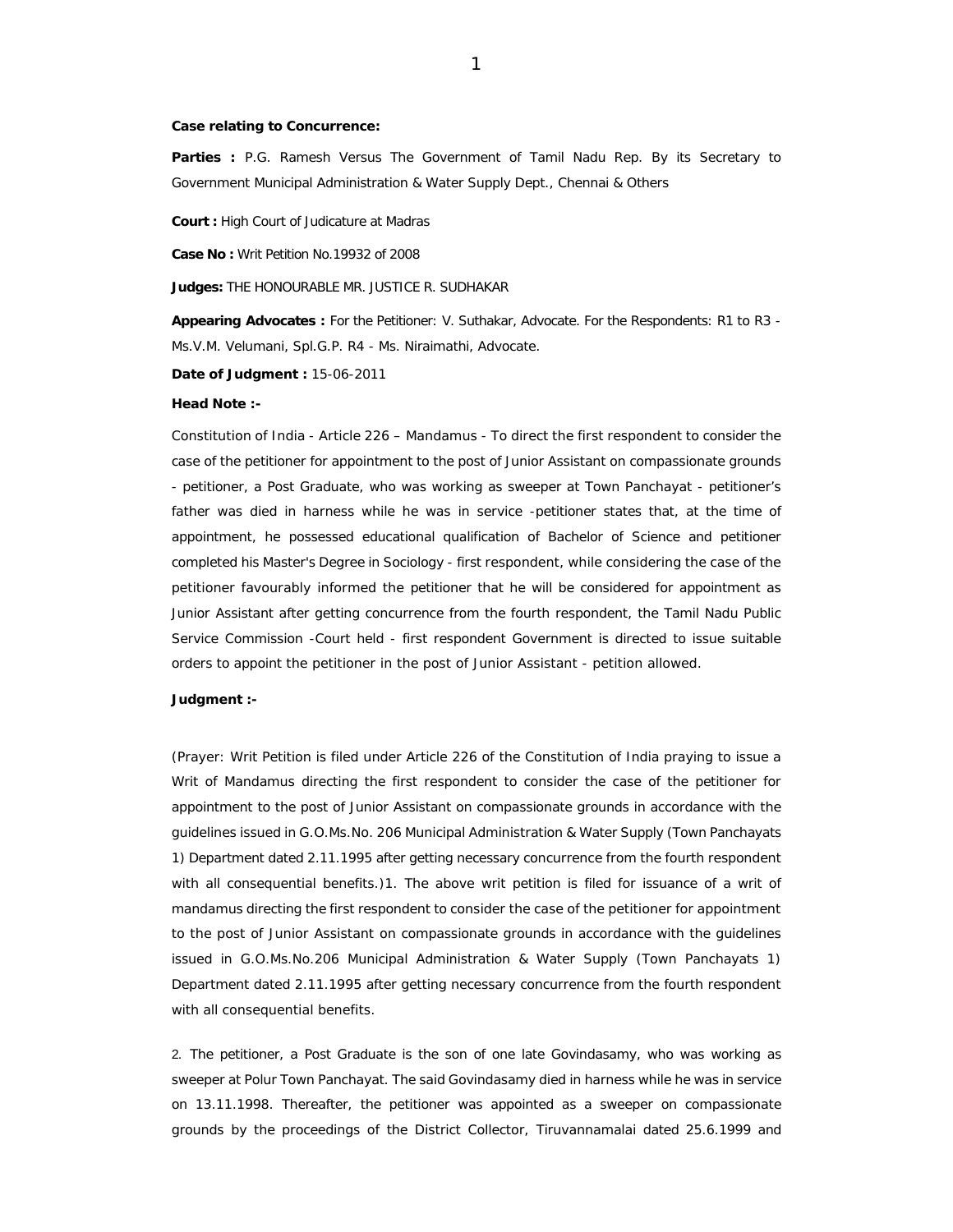posted as sweeper at Polur Town Panchayat. The petitioner states that at the time of appointment, he possessed educational qualification of Bachelor of Science and thereafter he completed his Master's Degree in Sociology. While so, the petitioner made a representation to the Secretary through proper channel on 19.4.2005 stating that he is entitled to be appointed as Junior Assistant in terms of G.O.Ms.No.1499 Labour and Employment (Q1) Department dated 3.8.1989 and subsequent G.O. Viz., G.O.Ms. No. 206 Municipal Administration and Water Supply Department dated 2.11.1995. The first respondent, while considering the case of the petitioner favourably informed the petitioner that he will be considered for appointment as Junior Assistant after getting concurrence from the fourth respondent, the Tamil Nadu Public Service Commission. Since the Public Service Commission did not accord permission as required, the petitioner was forced to file writ petition in W.P.No.37832 of 2007 and this Court by its order dated 2.1.2008 directed the Government to consider his claim and pass orders expeditiously. Thereafter, the Government, it appears, responded favourably by stating that the concurrence of the Tamil Nadu Public Service Commission is awaited.

3. The petitioner in support of his claim for appointment as Junior Assistant relied upon the two Government Orders viz., G.O. Ms.No.407 dated 2.8.2001 issued in favour of one M.Anandan S/o late Murgaiyan and G.O.Ms.No.102 dated 12.3.2008, which was issued in favour of one N.Kumaran S/o late Nallamuthu. In both these cases according to the petitioner, the deceased employees were working as sweepers. They were appointed as Junior Assistants under compassionate appointment category. Thus, the specific case of the petitioner is that the Tamil Nadu Public Service Commission has given its concurrence to the appointment of the above two Junior Assistants viz., M.Anandan and N.Kumaran and the Government thereafter issued the orders appointing them as Junior Assistant. Whereas in the case of the petitioner the concurrence of the fourth respondent is withheld citing untenable reasons and without any just or reasonable cause.

4. The third respondent has filed a counter affidavit for himself and on behalf of the respondents 1 and 2 confirming that the Government has issued specific orders in respect of similarly placed employees as that of the petitioner and they are expecting the concurrence of the fourth respondent in the case of the petitioner.

5. The  $4<sup>th</sup>$  respondent, the Tamil Nadu Public Service Commission has filed a counter affidavit and additional counter affidavit stating that the benefit of G.O. Ms. No.206 M.A. & W.S. Department dated 2.11.1995 does not apply to the post of sweeper. However, in the additional counter affidavit it has been stated that the Commission has requested the Government to amend G.O.Ms. No.206 to include sweepers as well, so that concurrence may be granted.

6. This court is unable to accept the plea of the fourth respondent. The respondents 1 to 3 have no reservation for granting the relief as sought for by the petitioner as in the case of similarly placed person. In the cases relating to G.O. Ms.No.407 dated 2.8.2001 and G.O.Ms.No.102